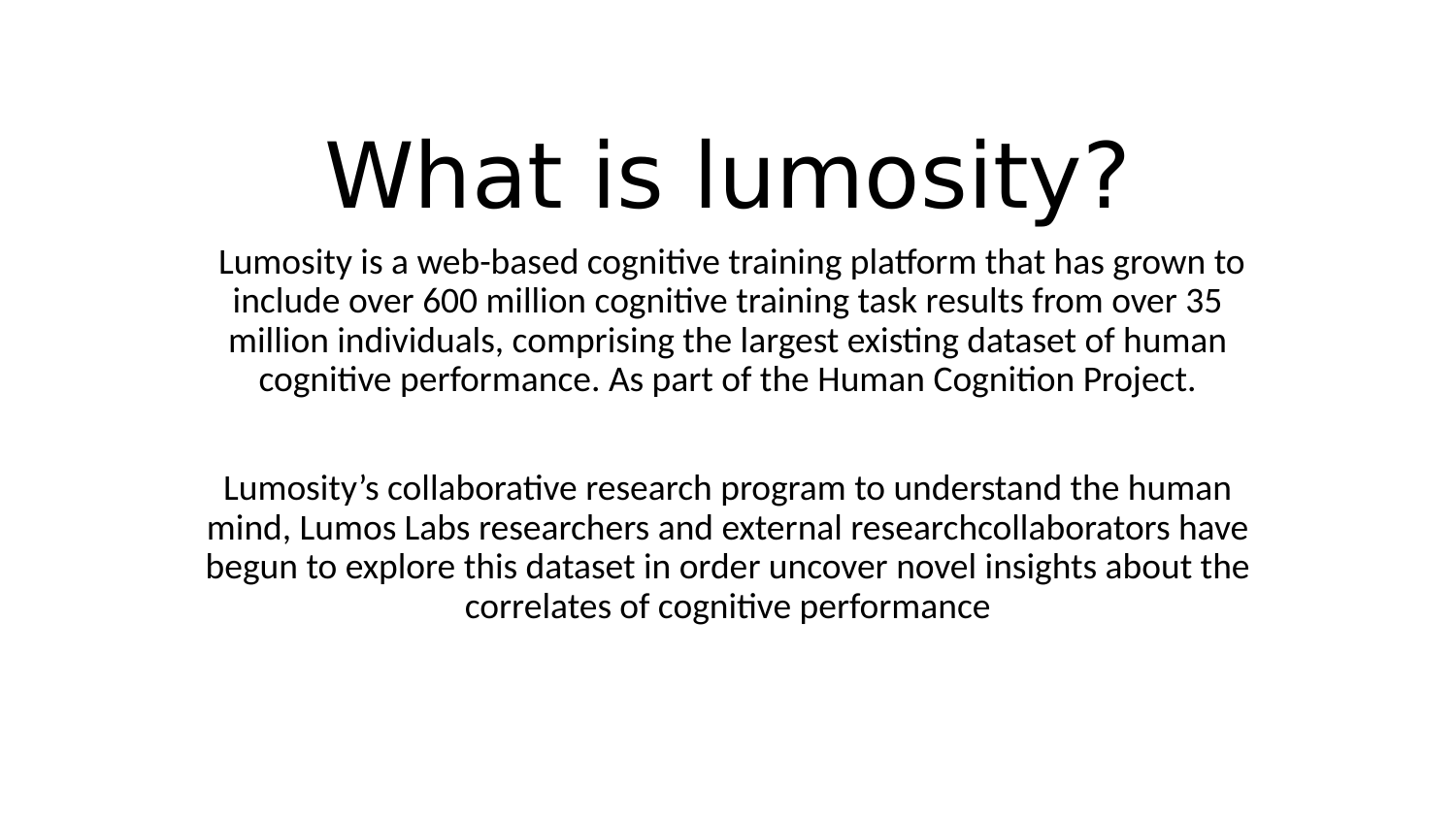## Key questions?

- The first example focuses on replicating known findings relating lifestyle factors to baseline cognitive performance in a demographically diverse, healthy population at a much larger scale than has previously been available i.e alcohol consumption and sleep habit.
- The second example examines a question that would likely be very difficult to study in laboratory-based and existing online experimental research approaches at a large scale: specifically, how learning ability for different types of cognitive tasks changes with age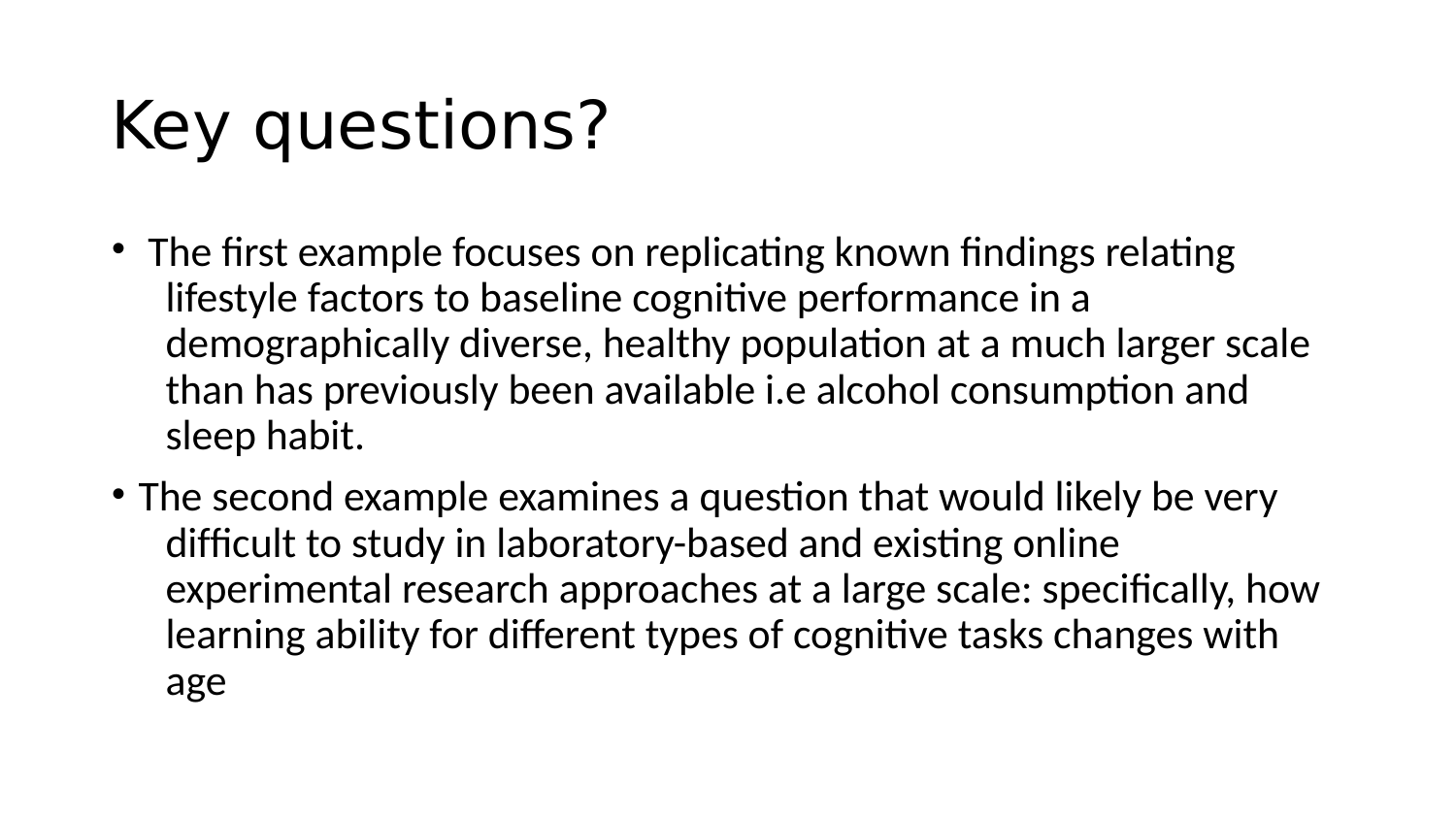#### Experimental approach

•

• As of January 23, 2013, the dataset includes 36,140,947 users representing 231 distinct ISO3166 country codes. These users have trained on the cognitive exercises 609,017,147 times and taken online neuropsychological assessments 6,661,302 times.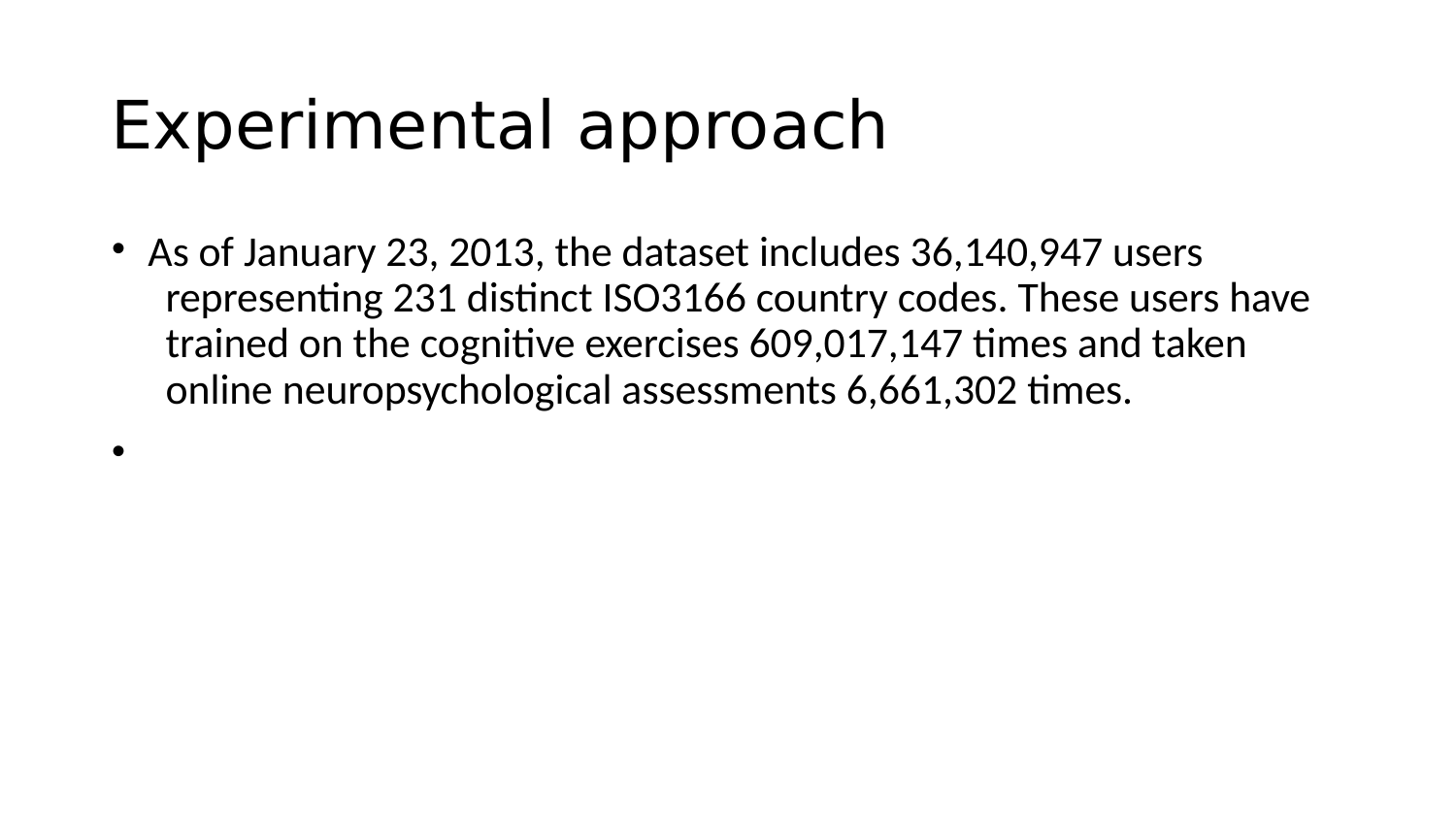#### EXAMPLE 1: HEALTH, LIFESTYLE, AND COGNITIVE PERFORMANCE

- In order to examine this question, a survey was designed of health and lifestyle habits that has now been taken by millions of individuals across the world. This included deducing information about alcohol consumption and sleeping behaviour.
- 3 games were played; raindrop, memory matrix and speed match.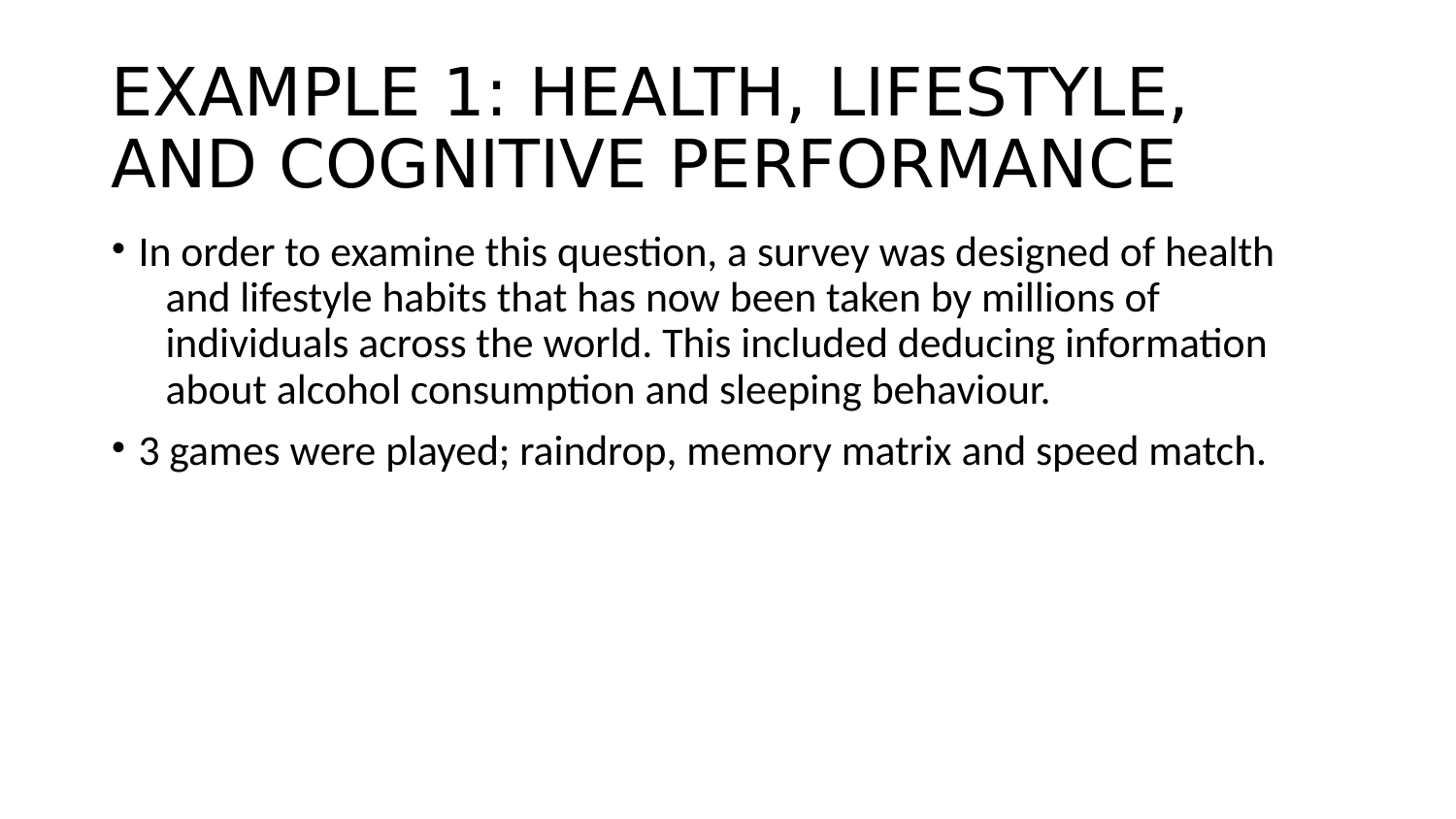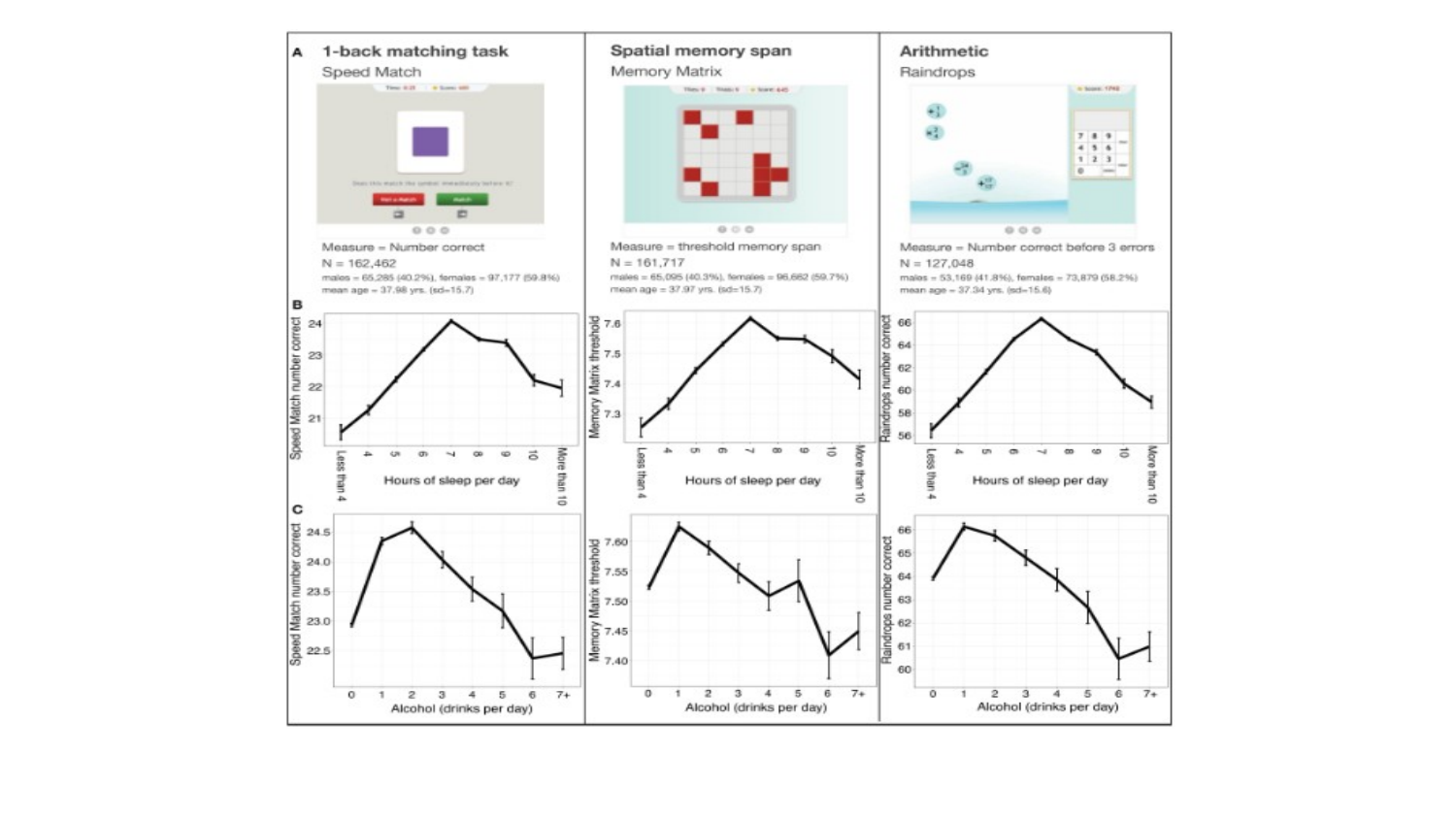#### Results

- 1 unit a day increased performance over total abstinence however there was a decrease in trend for any levels above that.
- There was increased cognitive performance as sleep was increased from 4 hours to 7 hours (peak) and each additional hour after decreased performance.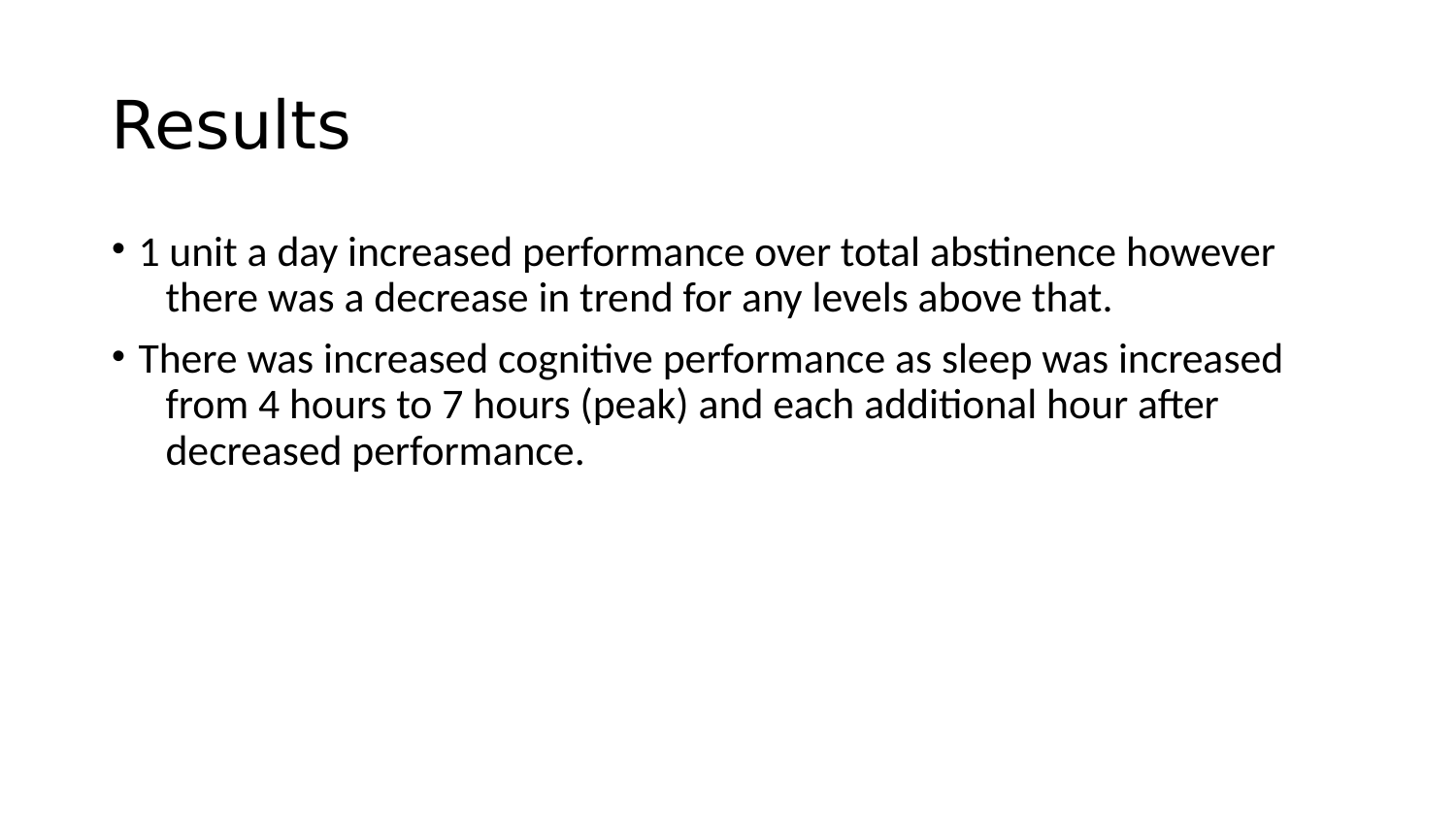### What the results show?

• The associations between sleep, alcohol intake, and cognitive function observed here are comparable to previous findings from the Whitehall II study.

•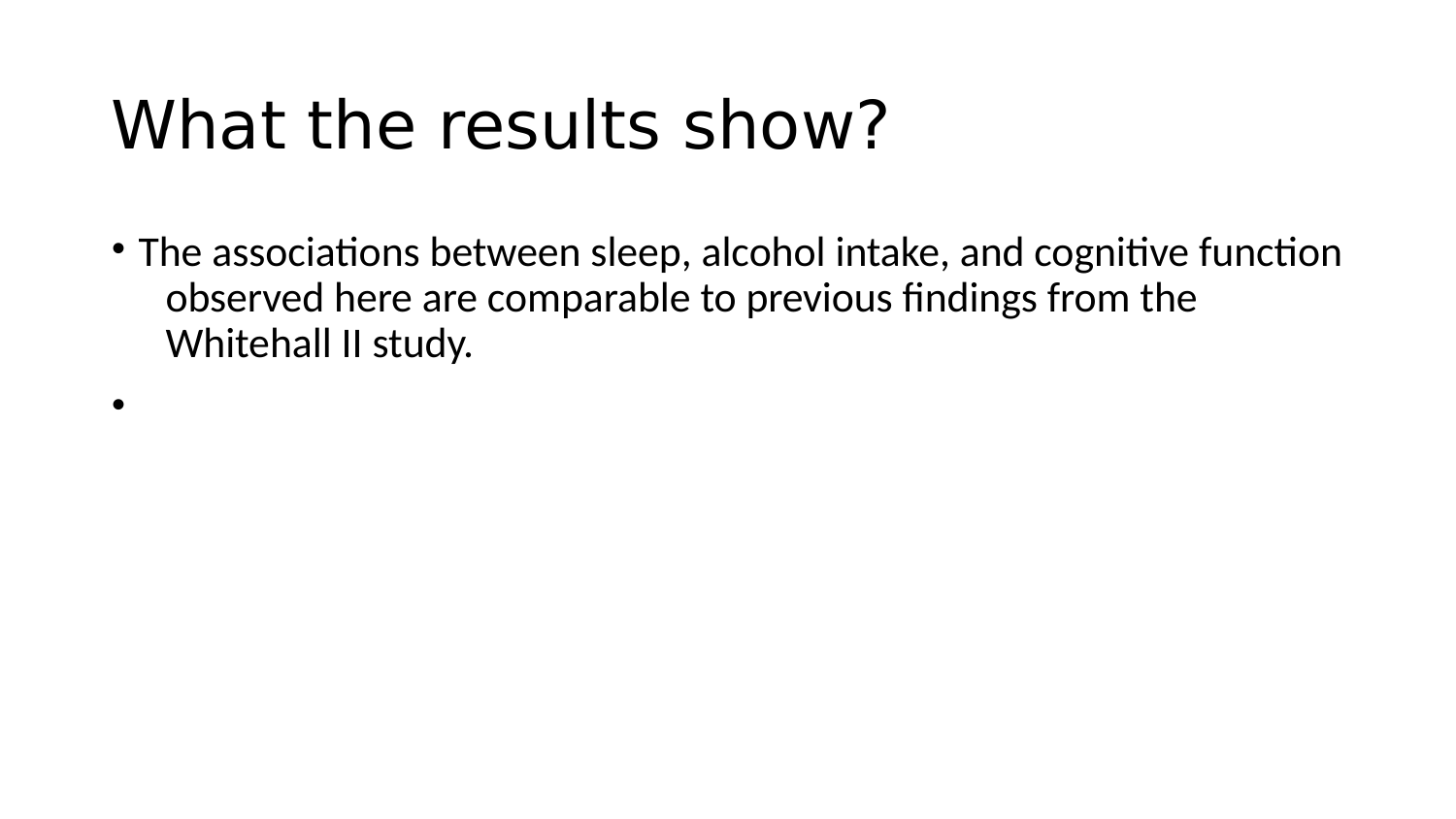#### EXAMPLE 2: COGNITIVE TASK IMPROVEMENTS AND AGING

•

• Exploring this question using standard laboratory-based approaches would require recruiting a large number of participants across a wide range of ages and bringing them into the lab to perform multiple tasks many times over the course of weeks or months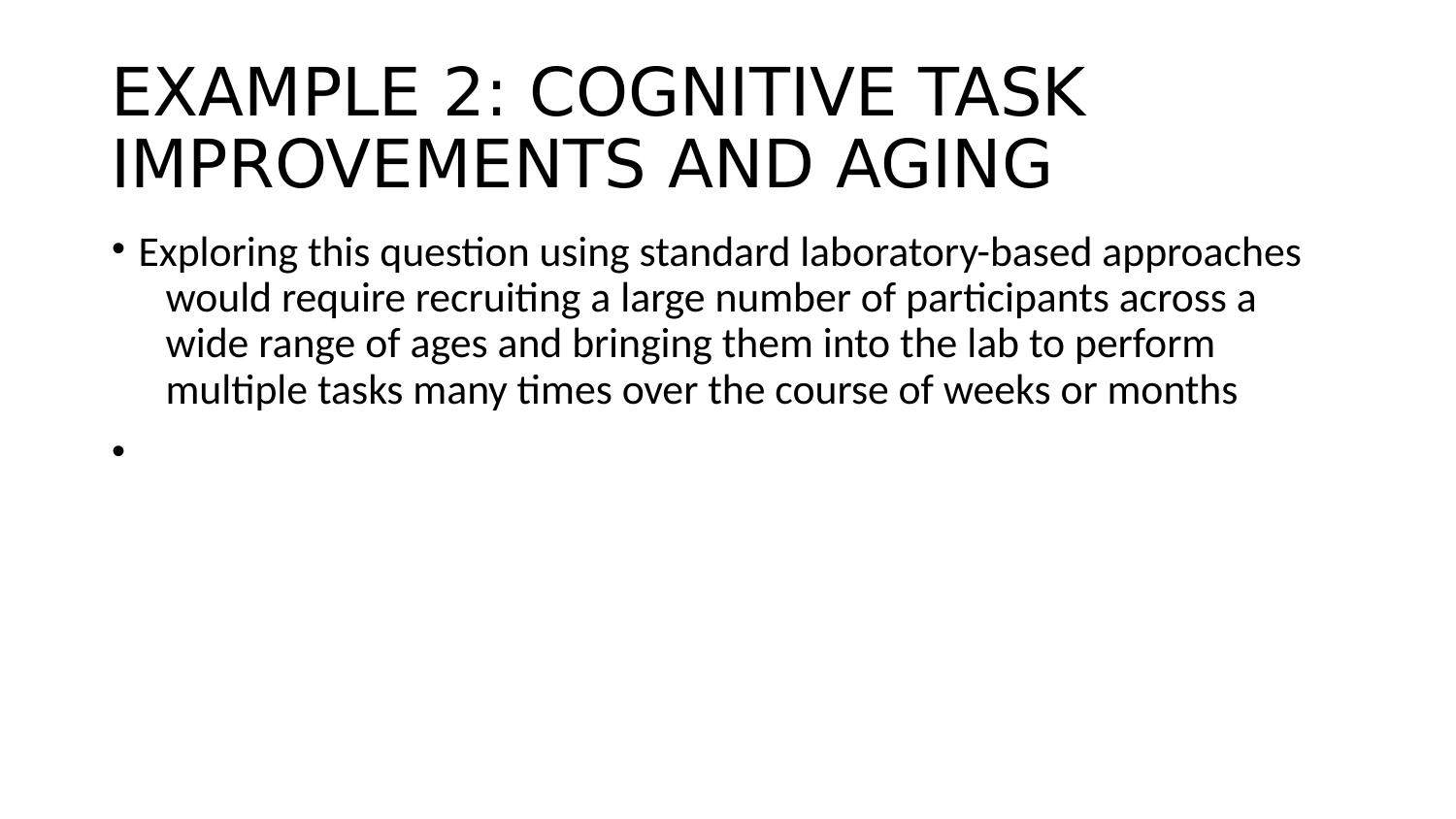• This type of data may be difficult to obtain via other webbased platforms in part because, while it is relatively simple to use small payments to individuals and/or online advertising to quickly obtain baseline cognitive performance data from a large number of individuals, there is little incentive for participants to return on a regular basis. In contrast, Lumosity users are specifically interested in cognitive training and are able to train on a large variety of cognitive tasks as often as they would like. As a result, they commonlyreturn regularlyoverthe courseofmonths and years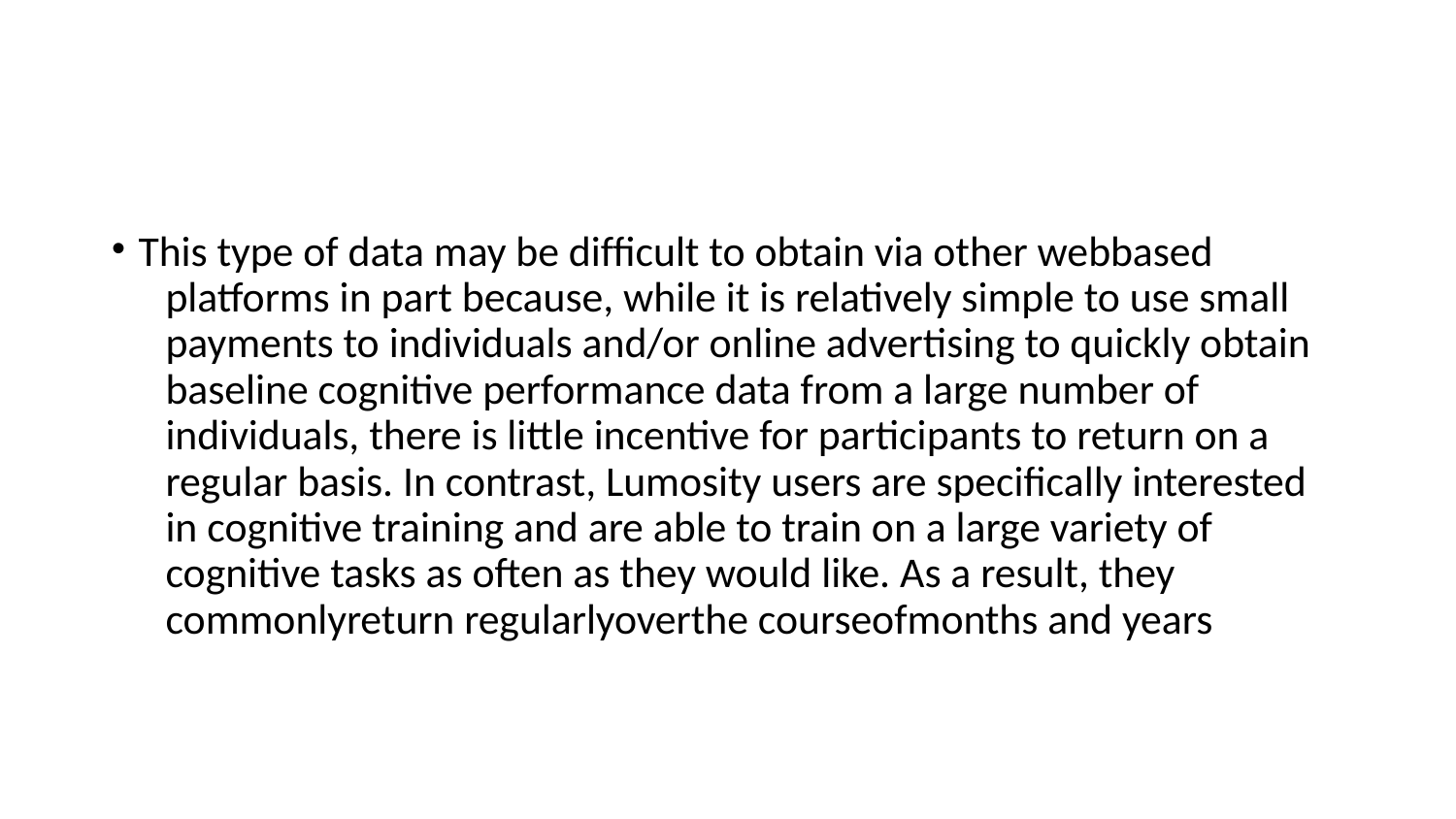#### • As a preliminary demonstration of the ability to measure these differences in this data set, we looked at how a user's age influences how much he or she improves over the course of the first 25 sessions of a cognitive task, and compared tasks that rely on abilities linked to fluid intelligence, such as working memory tasks, vs. those that rely more on crystallized knowledge, such as verbal fluency and

basic arithmetic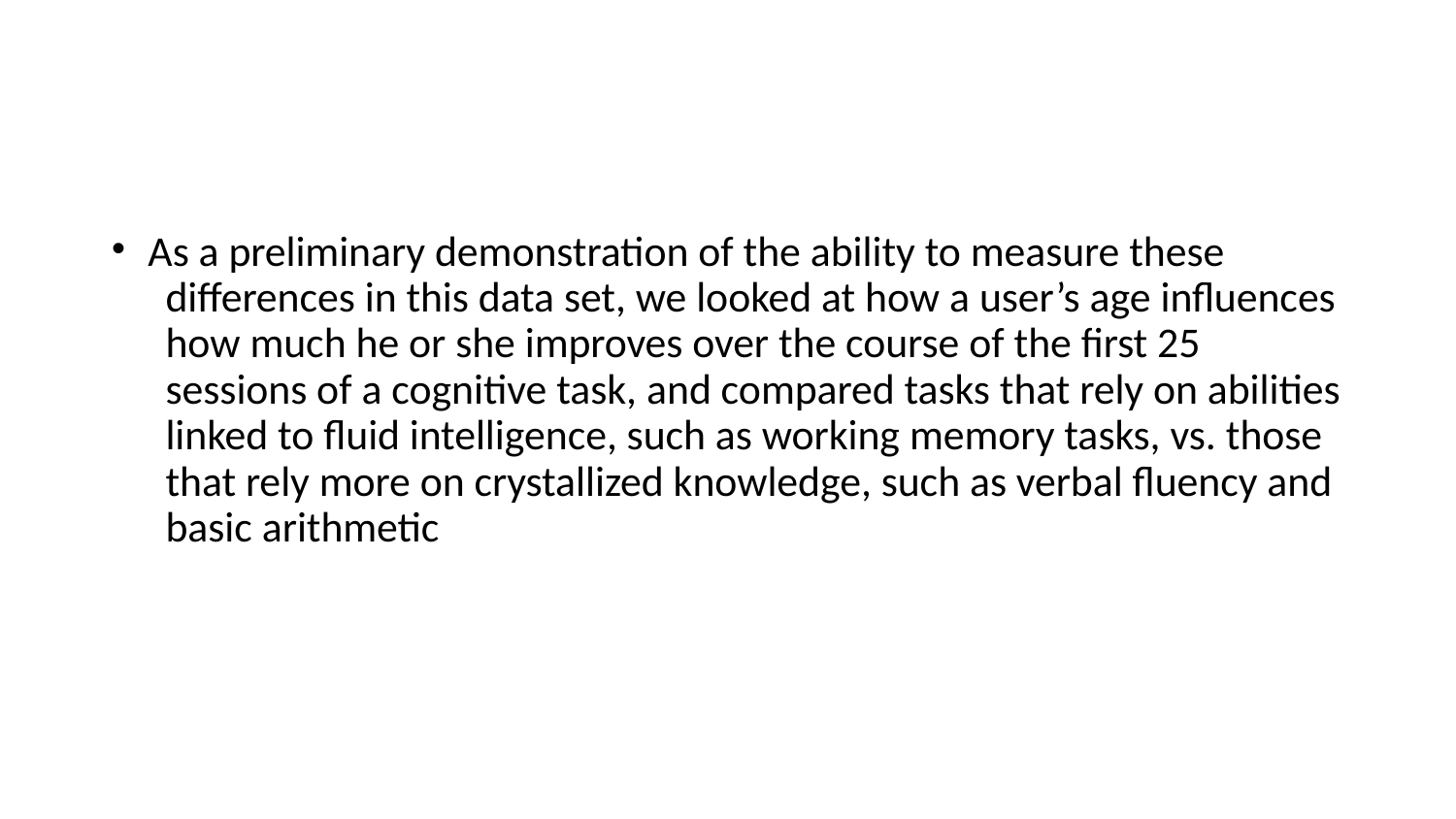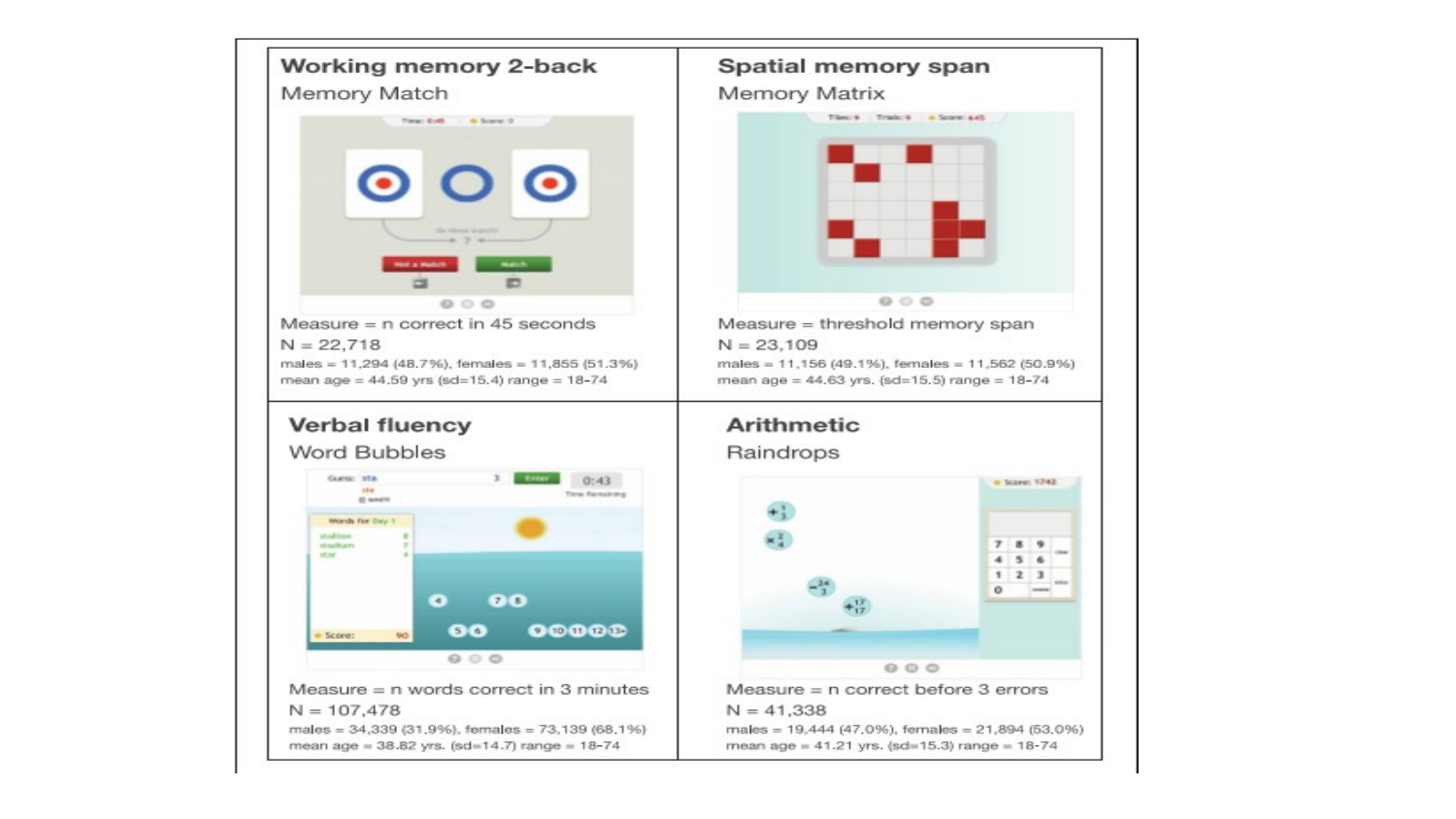### What the results showed?

- We observed negative age-related differences in performance on all tasks.
- performance on the tasks that rely on fluid intelligence decreased with increasing age at a faster rate than the tasks that rely on crystallized intelligence
- In general, users improved with training,
- The amount of improvement between sessions decreased as age increased, and this negative effect of aging on learning was greater for the tasks that relied on fluid intelligence than those that relied on crystallized knowledge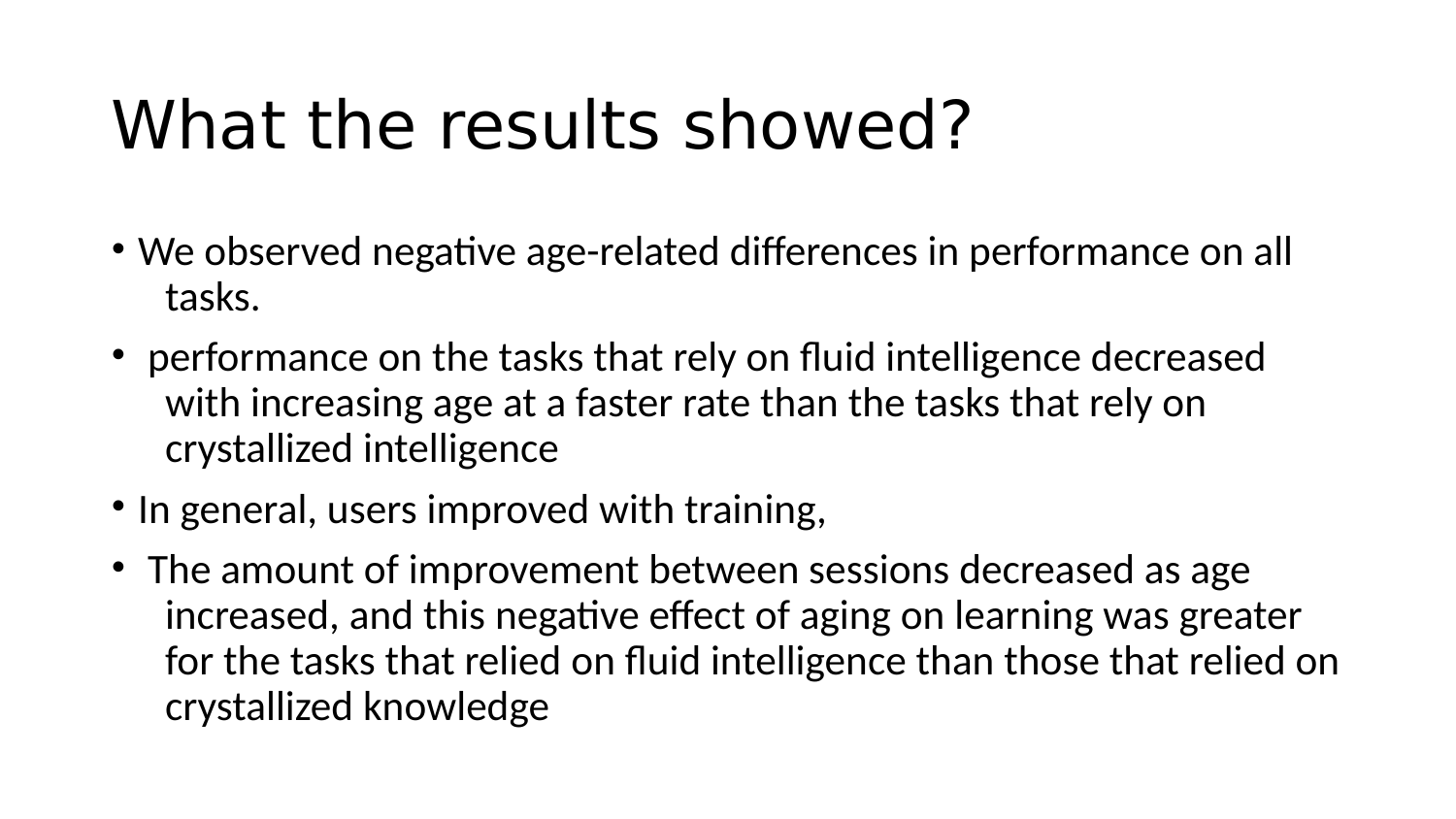#### • This finding also runs counter to the theory that individuals who have more initial difficulty with a particular type of task should show greater improvementwith training atthat task compared to ones that they find easier

• We found instead that older individuals, who start with lower performance on fluid intelligence tasks, also show slower rates of improvement with training compared to those that rely to a greater degree on crystallized knowledge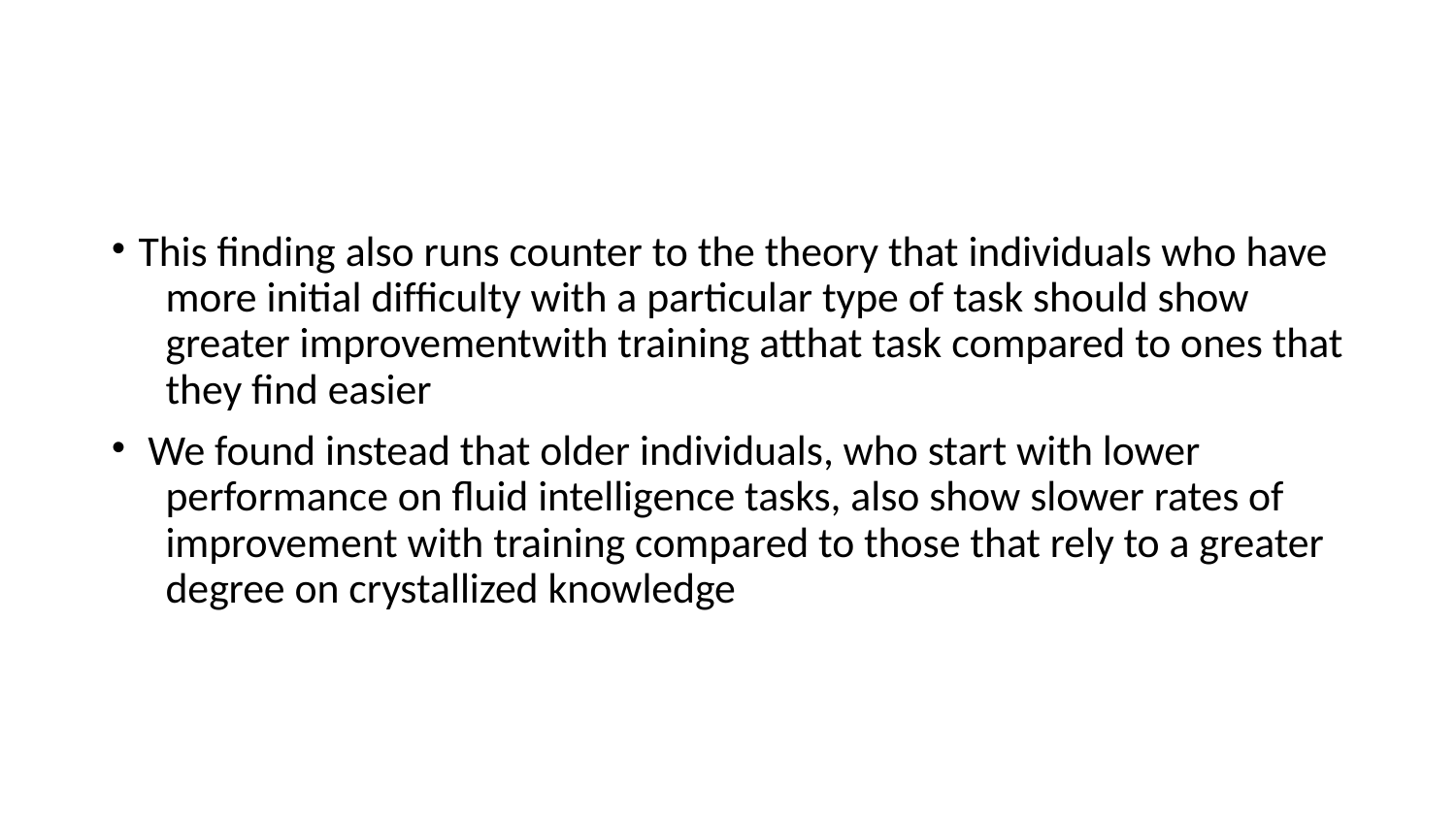## Conclusion

•

- Minimal amount of alcohol may improve cognitive function.
- 7 hours sleep seems to be the ideal amount of time
- However this is a correlative effect, not necessarily a causative.
- Fluid and crystallised memory decreased with age. Fluid memory decreases at a faster rate however.